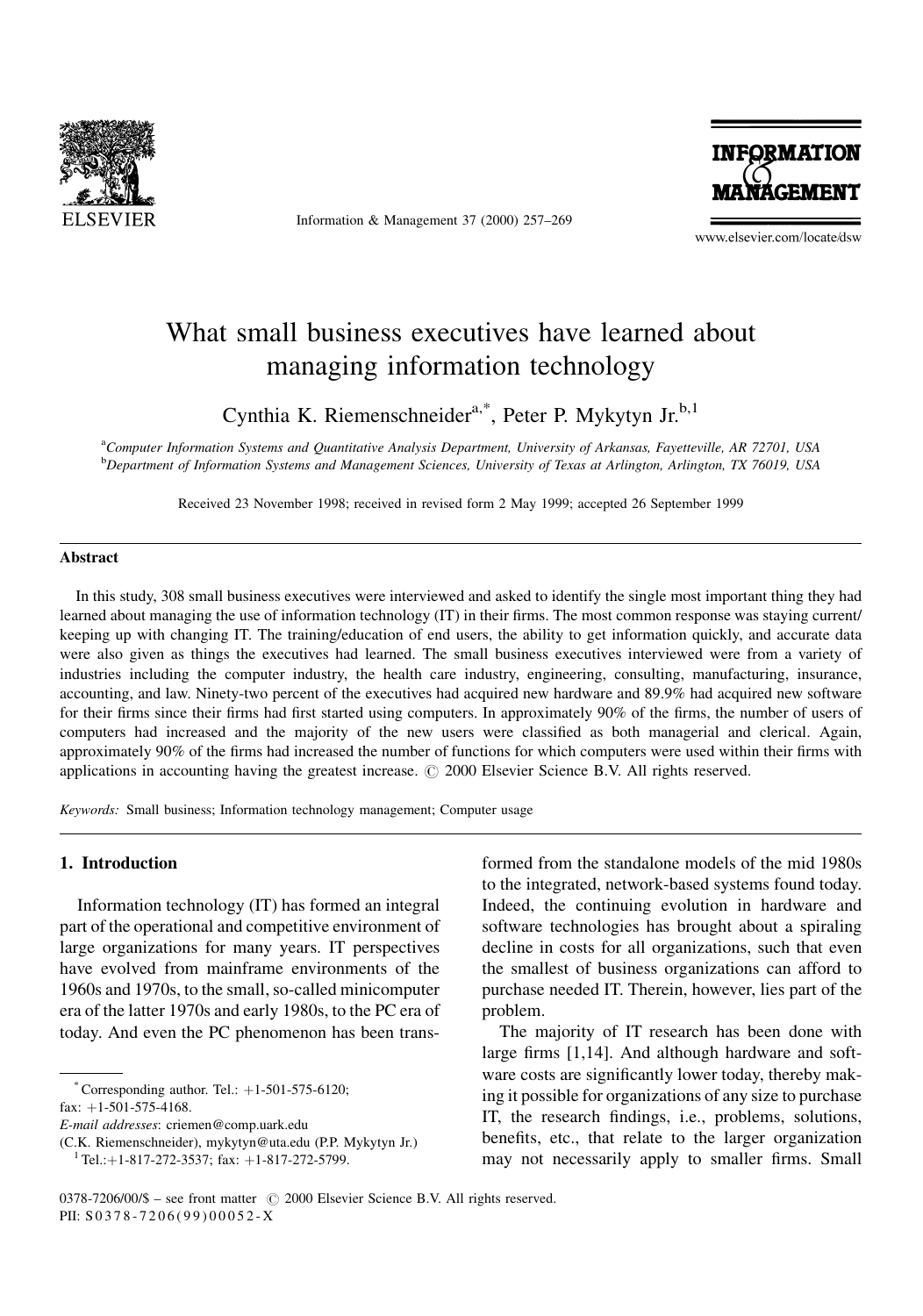businesses employ 54% of the private working population, and they contribute 52% of all the sales in the US [27]. Admittedly, small businesses play a vital role in the economy of the US, and therefore, warrant more study tied to IT than has been conducted previously.

Many smaller organizations contain many of the same functions and activities as their larger counterparts, albeit on a lesser scale. These include sales and marketing, manufacturing, accounting, etc. It should be of interest to information systems (IS) researchers and to the business executives themselves to learn more about how these firms have acquired IT, or perhaps upgraded their systems, as well as to gain a deeper understanding of many important problems and managerial issues that have evolved. It should also lead to additional research that could provide for comparisons with larger organizations; similarities, if any, as well as markedly different areas could be identified.

The overall purpose of this research is to assess how IT is used in smaller organizations. This examination includes the identification of the different functional areas of firms. Additionally, the results of what small business executives say they have learned about managing IT are presented. In the next section of this paper, we discuss some of the previous research dealing with smaller businesses, drawing attention to the fact that it does not provide either IS researchers or business executives with significant information about IT uses. Following that, the research method is presented. The paper concludes with a discussion and suggestions for additional research.

#### 2. Small business research

Prior to 1988, IT research relevant to small businesses fell into three primary categories: studies which gave advice for purchasing computer hardware and software, studies which reported on computer usage, and studies which reported on the use of computers to make managerial decisions. Inasmuch as the technology has changed dramatically since then, i.e., one study [21] examined the nature and selection of minicomputers, and the software and applications in use then were predominately accounting, inventory control, and word processing, there seems to be little to be gained by examining the research in detail.

Since 1988, much of the IT-related research that has examined small business perspectives has been

industry specific. A number of studies, such as those by Raymond [22], DeLone [7], Montazemi [16], Cronan [5], Evans [9], and Cragg and King [4] present some interesting perspectives. Table 1 reviews each of these studies, identifying, for the most part, the number and type of subjects, the research focus, and the findings/observations/issues. In general, however, the following points about post 1988 research are noted:

- Accounting and financial activities account for a large portion of IT usage by small businesses.
- It is important that businesses examine the nature and content of training programs directed at managers in small businesses.
- Top management support and involvement, including that from CEOs, is crucial if IT implementations are to succeed.
- Consistent with the findings of most IT-related research, end user involvement is crucial if user satisfaction is to be achieved. In turn, user satisfaction can lead to system success and, ultimately, to successful business efforts.

As stated above, most of the prior cited research since 1988 is industry specific; in addition, some of the research is dated. Therefore, this supports our research which includes a heterogeneous sample of businesses from different industries and which examines IT usage in dynamic situations and environments.

## 2.1. Questionnaire items

The instrument used for this research, attached as Appendix A, contained seven questions related to IT usage. Most of the questions were based on the previous study of Cragg and King [4], which also allows for certain comparisons between that research and the current study. Questions dealt with: acquisition of new hardware/software, usage of the new hardware/software to extend the range of applications, number of functional areas of computer use, and the number of users. Other researchers have also examined a number of these issues as well. Regarding the number of functional areas using computers, Raymond and Magnenat-Thalmann [25], Nickell and Seado [18], and Farhoomand and Hrycyk [10] found accounting to be the most common application for small businesses (See Table 1).